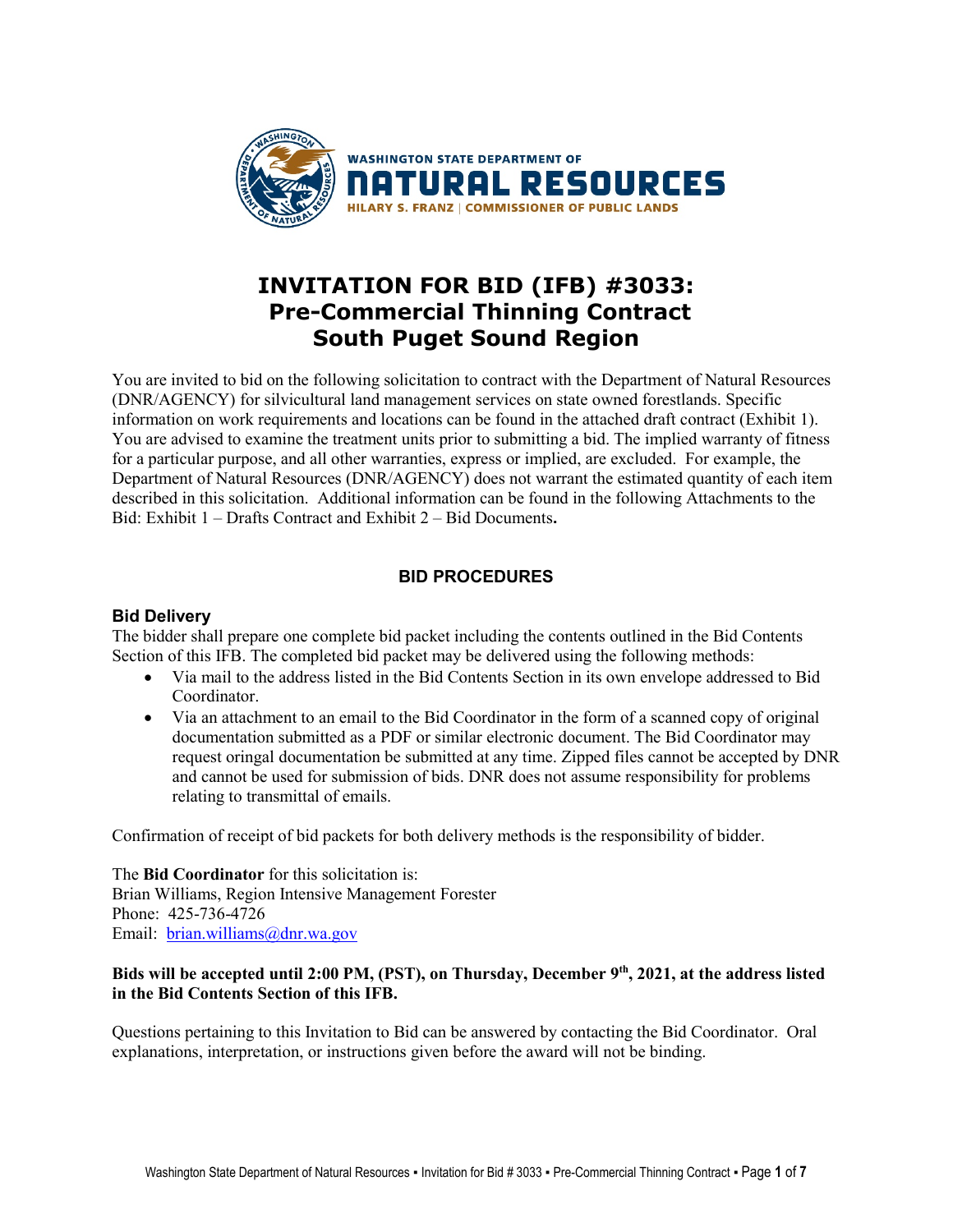Individuals who wish to request special accommodations for the bid submission process or bid opening (e.g., sign language, interpreters, Braille, etc.) should contact the Bid Coordinator.

## **Bid Contents**

Each bid shall include all of the following items; including the signature of the individual within the organization authorized to bind the Bidder to the offer:

- 1) Exhibit 2: Bid Documents
	- a) Bidder Information (Exhibit 2-B)
	- b) Bidder Certifications and Assurances (Exhibit 2-C)
	- c) Contractor Certifications (Exhibit 2-D)
	- d) Bidder References\* (Exhibit 2-E)
		- (i) Reference work experience with other landowners or other DNR contracts (ii) The bidder must submit between 1 and 3 references.
	- e) Contractor's Declaration of Industrial Insurance (Exhibit 2-F)
	- f) Solicitation to Offer and Contract Award (Exhibit 2-G)
	- g) Bid Form (Exhibit 2-H)
		- (i) Bids shall include all costs related to the completion of the Work.
		- (ii) An Item Bid Price and a Total must be entered on the Bid Form for all of the Items in the draft contract (see Exhibit 1). All Item Totals for the contract must be summed and entered as the Total Price. In the event of a difference between the sum of all Item Totals and the Contract Price, the individual Item Totals shall prevail.
- 2) Photocopy of a current year Washington State Farm Labor Contractors License and/or proof of application for license renewal for the subsequent year. The license shall meet the following requirements (for more information visit [http://www.lni.wa.gov\)](http://www.lni.wa.gov/):
	- a) License type Forestation/Reforestation
	- b) Surety Bond Amount at least \$10,000 for the coverage of greater than 10 workers unless approval is granted for less coverage by the Bid Coordinator.
	- c) A vehicle insurance authorization for the transport of workers.
- 3) Photocopy of a current United States Department of Labor Farm Labor Contractors License and/or proof of application for license renewal for the subsequent licensing period. A Driving and Transportation authorization is preferred. For more information visit [https://www.dol.gov/whd/mspa/.](https://www.dol.gov/whd/mspa/)

All documents must be legible and properly completed.

For bids submitted using mail, each bid envelope should be prepared in the following manner:

Mailing address:

WA DNR Brian Williams 950 Farman AVE N Enumclaw, WA 98022

Upper left corner: Bidder's Name

Bidder's Address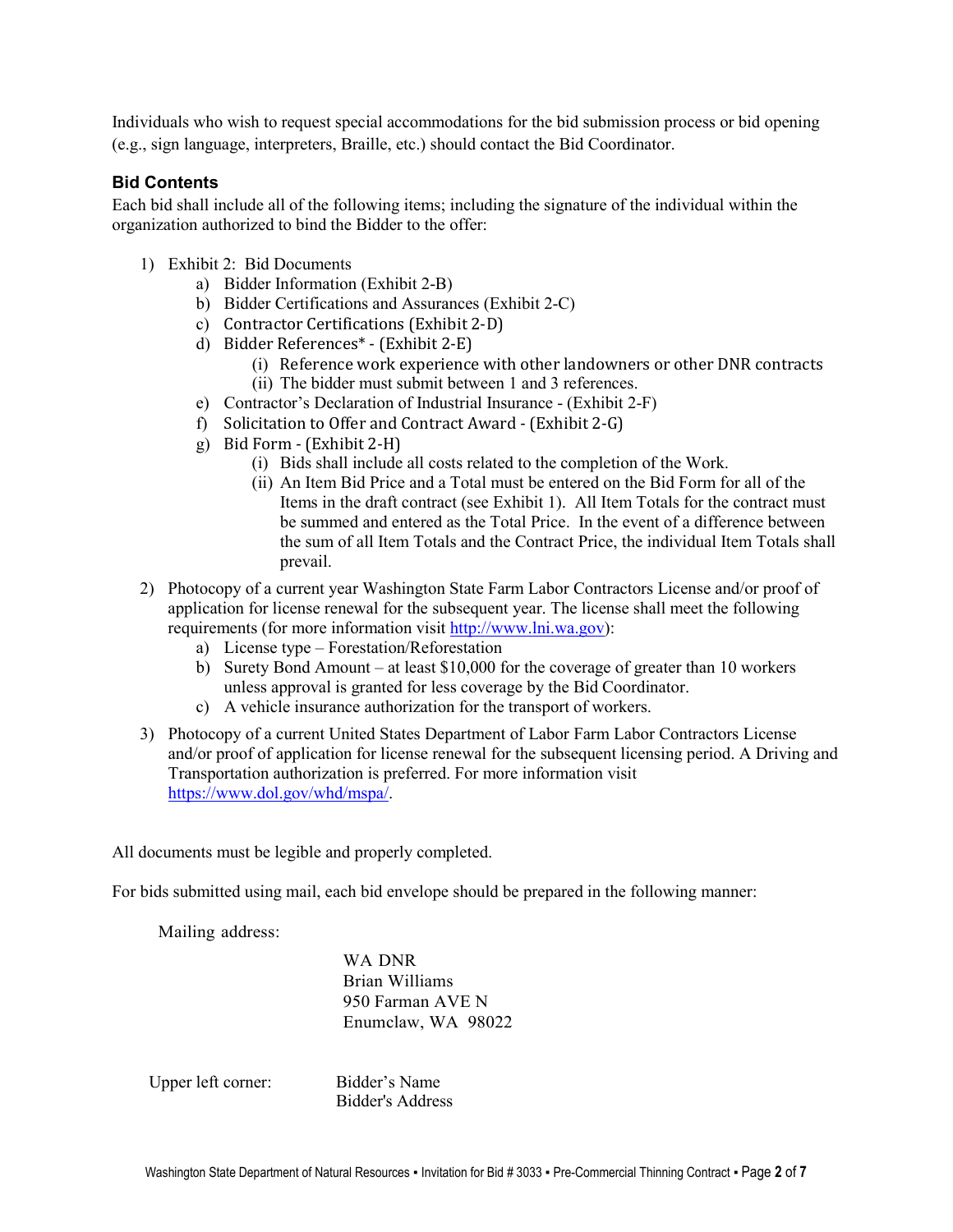Lower left corner: Pre-Commercial Thinning Contract Invitation to Bid #3033

Bidders choosing to mail proposals should allow normal mail delivery time to ensure timely receipt of their proposals by the Bid Coordinator. Bidders assume the risk for the method of delivery chosen. The DNR assumes no responsibility for delays caused by any delivery service. Any direct hand deliveries of Bid Documents should be sealed and prepared as described above, and delivered to the DNR Region Office during regular business hours (Monday through Friday 8:00am-4:30pm).

## **Offer to Contract**

Your Invitation for Bid is a solicitation to offer to contract with the DNR. Your bid becomes part of a contract if it is officially awarded by DNR.

## **Bidder Insurance**

Refer to contract requirements outlined in Exhibit  $1 - \text{Draft Contract for specific information regarding}$ the types and levels of insurance required to enter into the proposed contract with DNR.

## **Bid Opening**

Bids will be accepted until the time and date specified in the bid delivery clause above. Bids may be reviewed by DNR as they are received, but bid evaluations will not occur and bid results will not be announced until after close of the solicitation period. Individuals who wish to request special accommodations for receiving bid results (e.g., sign language, interpreters, Braille, etc.) should contact the Bid Coordinator at least five (5) working days prior to the scheduled end of the solicitation period stated in the Bid Delivery Section of this IFB.

## **Withdrawal of Bid**

A bidder's authorized representative may withdraw a bid in person prior to the close of the solicitation period. Bidder's representative will be required to show photo identification and sign on the bid summary sheet before the bid will be released. Bids may not be withdrawn following the close of the solicitation period.

## **Cost to Propose**

The DNR will not be liable for any costs incurred by the Bidder in preparation of a bid submitted in response to this IFB, in conduct of a presentation, or any other activities related to responding to this IFB.

#### **No Obligation to Contract**

This IFB does not obligate the state of Washington or the DNR to contract for services specified herein.

#### **Rejection of Bids**

The DNR reserves the right at its sole discretion to reject any and all proposals received without penalty and not to issue a contract as a result of this IFB.

#### **Responsiveness**

All bids will be reviewed by the Bid Coordinator to determine compliance with administrative requirements and instructions specified in this IFB. The Bidder is specifically notified that failure to comply with any part of the IFB may result in rejection of the proposal as non-responsive. The DNR also reserves the right at its sole discretion to waive minor administrative irregularities.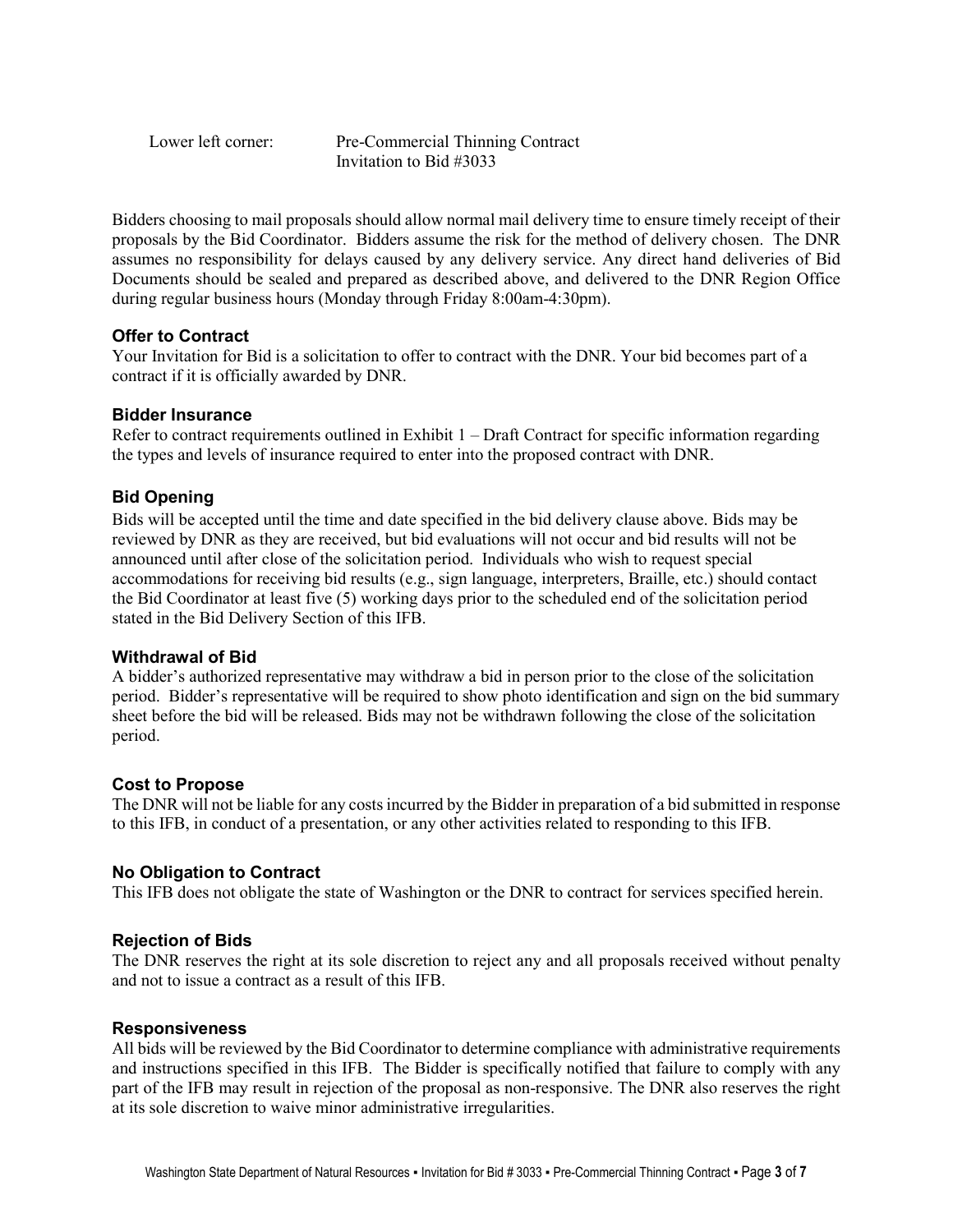## **Most Favorable Terms**

The DNR reserves the right to make an award without further discussion of the proposal(s) submitted. Therefore, the proposal should be submitted initially on the most favorable terms, which the Bidder can propose. There will be no best and final offer procedure. The DNR does reserve the right to contact a Bidder for clarification of its proposal.

The "Lowest Responsive and Responsible Bidder" should be prepared to accept this IFB for incorporation into a contract resulting from this IFB. It is understood that the proposal will become a part of the official procurement file on this matter without obligation to the DNR.

#### **Lowest Responsive and Responsible Bidder**

Award of this solicitation to the Lowest Responsive and Responsible Bidder shall be based on a qualitative assessment of the Bid Contents by the DNR. The Lowest Responsive and Responsible Bidder is not necessarily the bidder that submits the lowest bid price but is the bidder that receives the highest score during the bid evaluation process (see Bid Scoring section).

Criteria used in the bid evaluation process, per [RCW 39.26.160,](http://apps.leg.wa.gov/rcw/default.aspx?cite=39.26.160) include but is not limited to: (a) the bid price; (b) the bidder's ability, capacity, and skill to perform the contract; (c) the bidder's character, integrity, reputation, judgment, experience, and efficiency; (d) whether the bidder can perform the contract within the time specified; (e) the quality of the bidder's previous contract performance with the DNR or other landowners; (f) the bidder's previous and current compliance with laws relating to the contract or services; and (g) the bidder's receiving of a citation, in the past three years, for violation of Washington State wage payment laws (RCW 49.46, 49.48, or 49.52). The DNR's determination that a bidder is not qualified may result in rejection of the bid submitted.

Any bidder who has had unsatisfactory performance resulting in the termination of a DNR contract, will not be considered a responsible bidder unless the bidder provides government or forest industry references demonstrating acceptable performance on at least one contract of work similar to that described in Exhibit 1 – Draft Contract attached to this IFB. DNR reserves the right to contact references and make its own judgment regarding their reliability. DNR will review situations on a case-by-case basis, and encourages interested bidders to contact DNR with any questions before the close of the bidding period.

## **Bid Scoring**

The following weighting and points will be assigned to the bid for evaluation purposes:

| <b>Lowest Responsive and Responsible Bidder</b><br>Criteria | Weight<br><b>Assigned</b> |  |
|-------------------------------------------------------------|---------------------------|--|
| Bid price (Exhibit 2-H - Bid Form)                          |                           |  |
| Quality of previous work*                                   |                           |  |
| Productivity/crew size*                                     |                           |  |
| Other criteria described in RCW 39.26.160*                  |                           |  |
| <b>Total Points</b><br>$\cdot$<br><br>.                     | 20<br>. .<br>. .          |  |

**\*** scoring of these categories will utilize references provided by the bidder (Exhibit 2-E) and prior performance evaluations on DNR silviculture contracts, when available.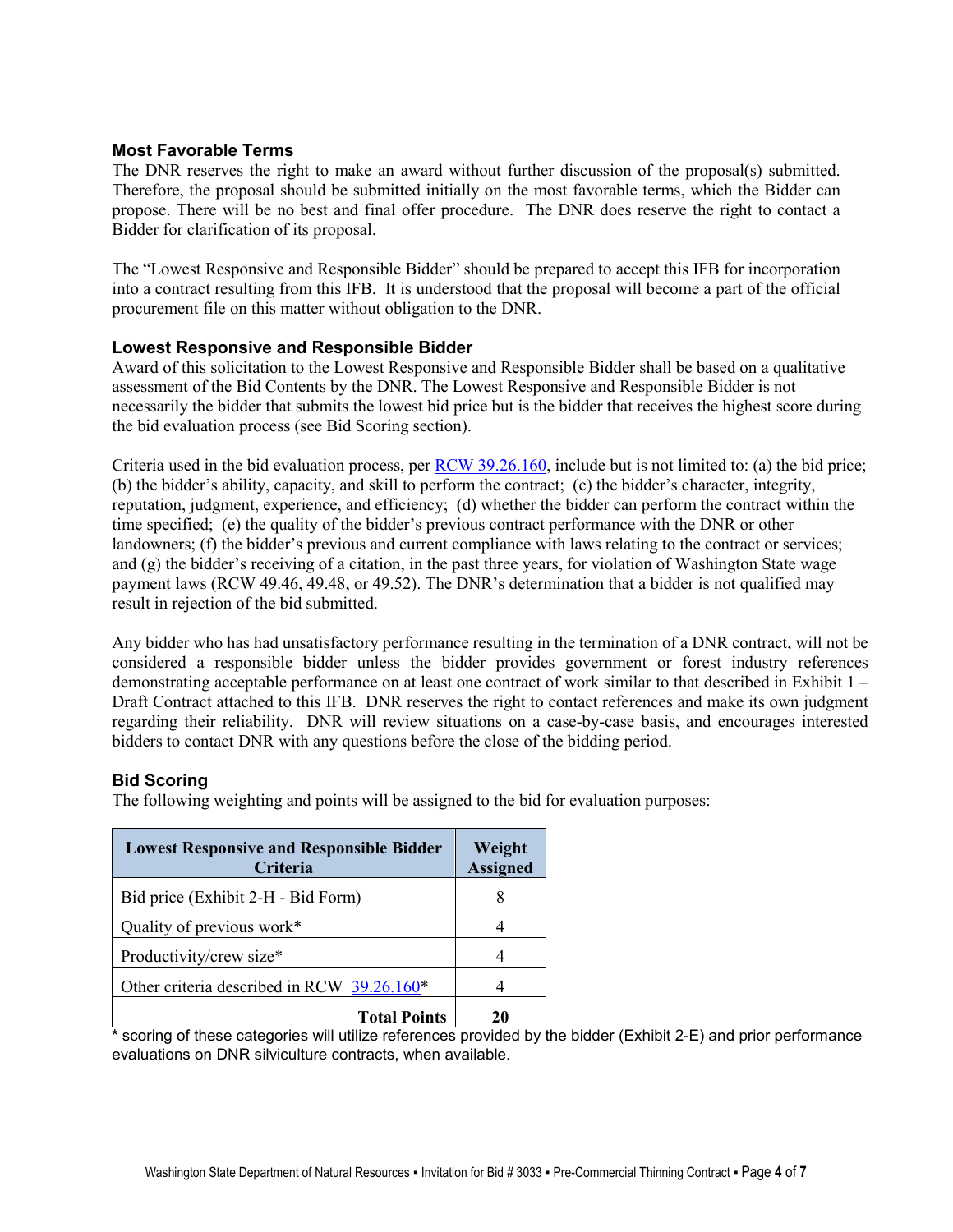The bid that receives the highest score will be awarded the solicitation. DNR reserves the right to award the contract to the Bidder whose proposal is deemed to be in the best interest of the DNR and the state of Washington.

#### **Bid Evaluation Process**

Responsive bids will be evaluated in accordance with the requirements stated in this solicitation and any addenda issued. The evaluation of proposals shall be accomplished by an evaluation team(s), to be designated by the DNR, which will determine the ranking of the proposals. The Bid Coordinator may contact the Bidder for clarification of any portion of the Bidder's proposal.

## **Complaint Procedure**

Bidders are expected to raise any questions, exceptions, or requested additions they have concerning the IFB requirements early in the IFB process. Bidders may submit specific complaints to the Bid Coordinator if the bidder believes the IFB unduly constrains competition or contains inadequate or improper criteria. The complaint must be made in writing to the Bid Coordinator before the bid due date. The solicitation process may continue.

These complaints will not be handled through the protest procedures outlined below. However, the Bid Coordinator will forward a copy of the complaint to the Silviculture Operations Specialist for further review. Should a bidder complaint identify a change that would be in the best interest of the DNR to make, DNR may modify this IFB accordingly. The DNR decision is final; no further administrative appeal is available.

## **Debriefing of Unsuccessful Bidders**

Any bidder who has submitted a bid and been notified that they were not selected for contract award may request a debriefing. The request for a debriefing conference must be received by the Bid Coordinator within three (3) business days after the Unsuccessful Bidder Notification is initially sent to the bidder (whether via e-mail, fax, or other method). The Bid Coordinator must receive debriefing requests no later than 4:00 PM, local time, on the third business day following the transmittal of the Unsuccessful Bidder Notification. The debriefing must be held within three (3) business days of the request and may be conducted in person or on the telephone.

Discussion at the debriefing conference will be limited to the following:

- Evaluation and scoring of the firm's proposal;
- Critique of the proposal based on the evaluation;
- Review of proposer's final score in comparison with other final scores without identifying the other firms.

Comparisons between proposals or evaluations of the other proposals will not be allowed. Debriefing conferences may be conducted in person or on the telephone and will be scheduled for a maximum of one hour.

#### **Protest Procedure**

Protests may be made only by bidders who submitted a response to this solicitation document and who have participated in a debriefing conference. Upon completing the debriefing conference, the bidder is allowed five (5) business days to file a protest of the acquisition with the Bid Coordinator. The Bid Coordinator must receive protests no later than 4:00 PM, local time, on the fifth business day following the debriefing. All protests must be in writing via email, addressed to the Bid Coordinator, by the protesting party or an authorized Agent. The protest must state the invitation for bid (IFB) number, the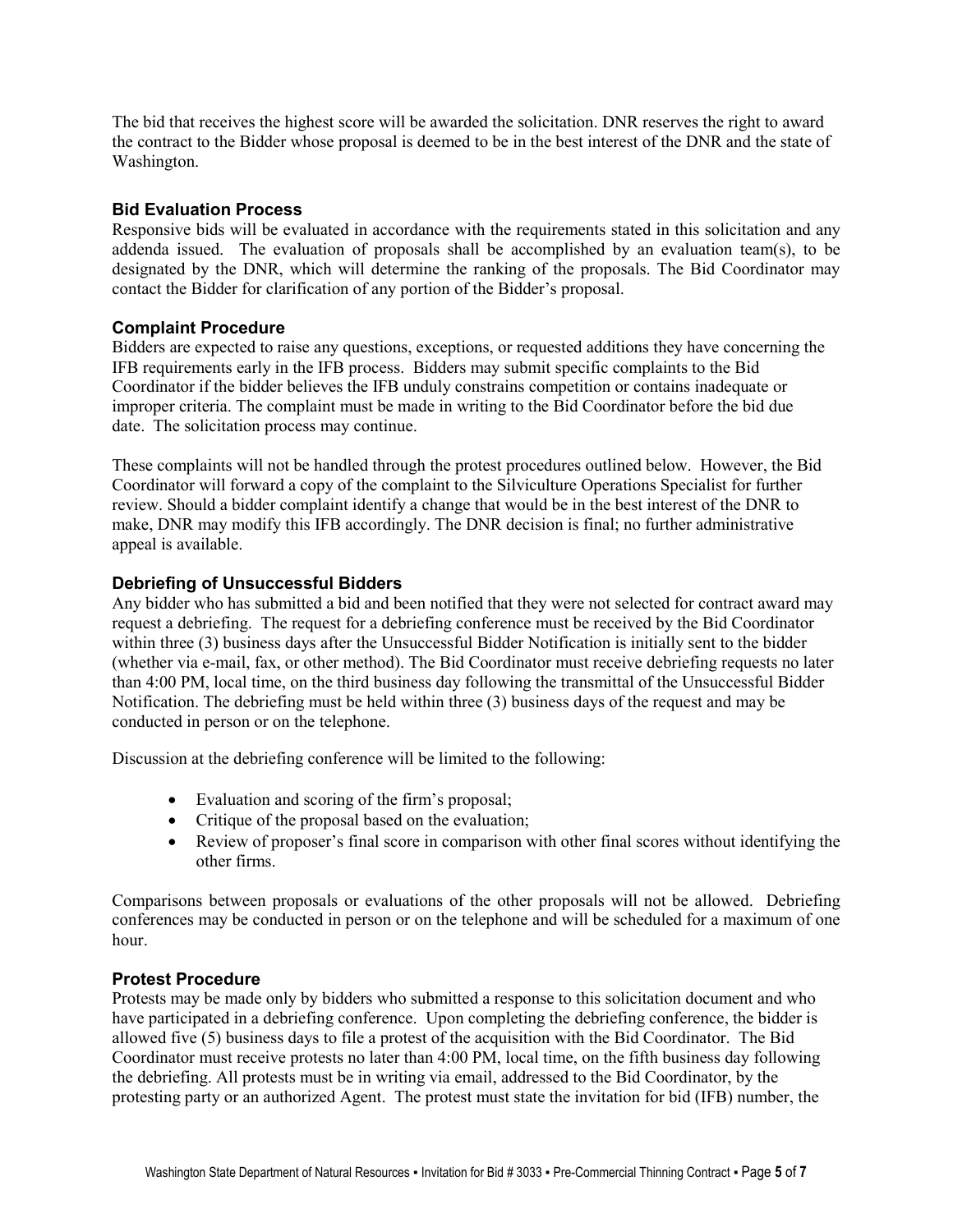grounds for the protest with facts and complete statements of the action(s) being protested. A description of the relief or corrective action being requested should also be included.

Bidders protesting this procurement shall follow the procedures described herein. Protests that do not follow these procedures shall not be considered. This protest procedure constitutes the sole administrative remedy available to Bidders under this procurement.

Only protests stipulating an issue of fact concerning the following subjects shall be considered: (a) A matter of bias, discrimination or conflict of interest on the part of DNR; (b) Errors in computing the score; and/or (c) Non-compliance with procedures described in the procurement document, DNR protest process, or requirements set forth by the Department of Enterprise Services (DES). Protests must be based on these factors to be considered.

Upon receipt of a protest, a protest review will be held by the DNR Office of Finance, Budget, and Economics and Silviculture Operations staff in Olympia. These DNR staff, that are not directly involved in this procurement, will consider the record and all available facts and issue a decision within five (5) business days of receipt of the protest. If additional time is required, the protesting party will be notified of the delay.

The final determination of the protest shall:

- Find the protest lacking in merit and uphold the DNR's action; or
- Find only technical or harmless errors in DNR's acquisition process and determine DNR to be in substantial compliance and reject the protest; or
- Find merit in the protest and provide DNR options which may include:
	- -- Correct the errors and re-evaluate all bids, and/or
	- -- Reissue the solicitation document and begin a new IFB process, or
	- -- Make other findings and determine other courses of action as appropriate.

If DNR determines that the protest is without merit, DNR will enter into a contract with the Lowest Responsive and Responsible Bidder. If the protest is determined to have merit, one of the alternatives noted in the preceding paragraph will be taken. The protest decision is final and no appeal process will be required. If a protesting bidder does not accept DNR's protest response, the bidder may try to seek relief from Thurston County Superior Court. A copy of the original protest and DNR's response will be provided to the Commissioner of Public Lands and the Director of the Department of Enterprise Services.

## **Award Letter**

The DNR makes every effort to mail an award letter with instructions and the final contract to the successful bidder within five (5) business days of bid opening.

#### **Typical Solicitation Process Timeline**

| Event                                                                                                     | Time period                                                                                                                  |
|-----------------------------------------------------------------------------------------------------------|------------------------------------------------------------------------------------------------------------------------------|
| Complaint period                                                                                          | Between IFB posting date and 1 business day prior to the close<br>of the solicitation acceptance period                      |
| <b>Bid evaluations</b>                                                                                    | Following the bid response date/time                                                                                         |
| Announce "Lowest Responsive and Responsible"<br>Bidder" and send notifications to unsuccessful<br>bidders | Within 5 business days following the conclusion of bid<br>evaluation period                                                  |
| Period for requesting a debriefing conference                                                             | Between transmittal of notifications to unsuccessful bidders and<br>the end of the fourth business day following transmittal |